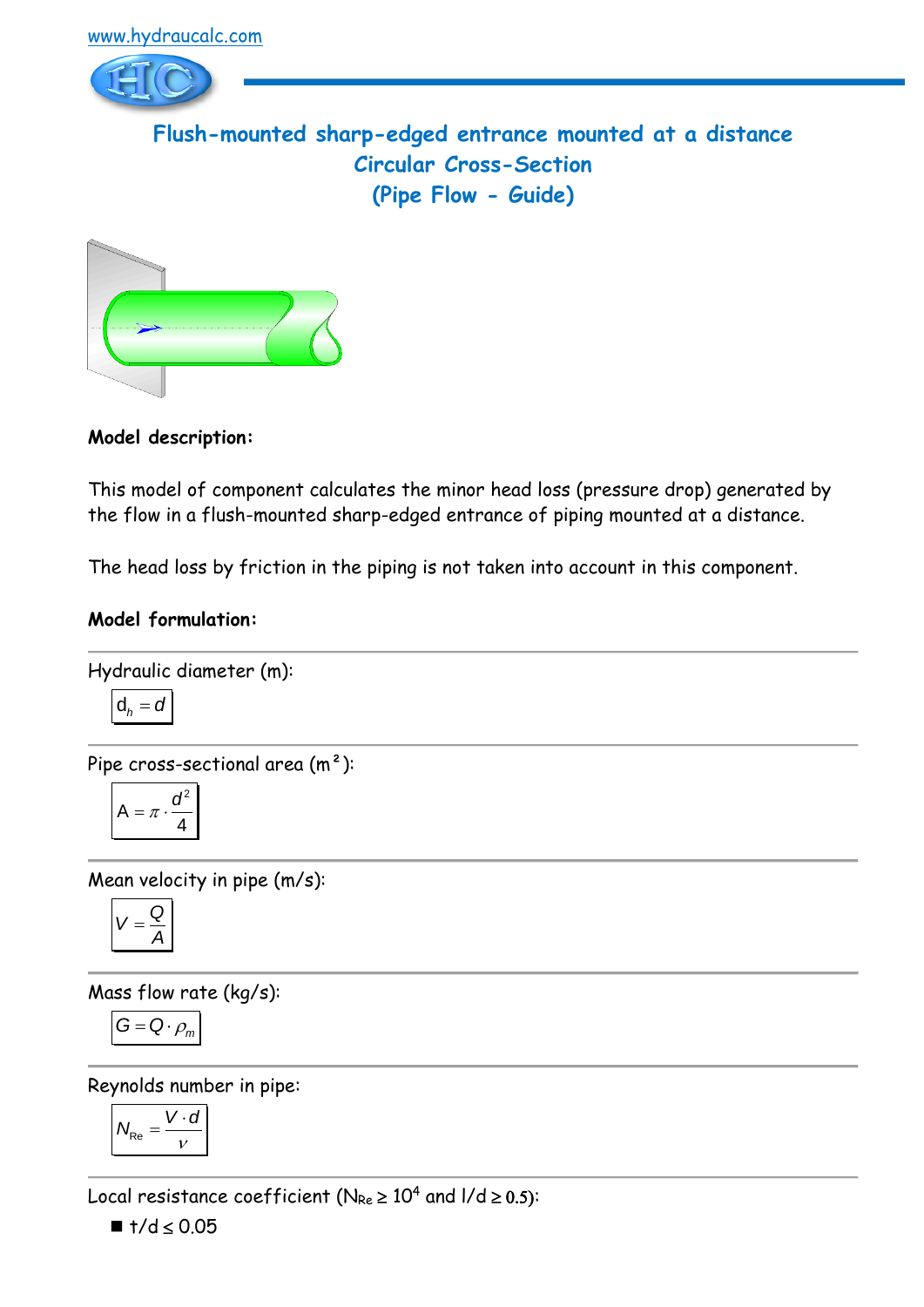

([1] equation 9.1)



 $\blacksquare$  t/d > 0.05  $K_{2} = 0.57$ 

Total pressure loss coefficient (based on mean velocity in pipe):

$$
K=K_2
$$

Total pressure loss (Pa):

$$
\Delta P = K \cdot \frac{\rho_m \cdot V^2}{2}
$$

Total head loss of fluid (m):

$$
\Delta H = K \cdot \frac{V^2}{2 \cdot g}
$$

Hydraulic power loss (W):

$$
Wh = \Delta P \cdot Q
$$

## **Symbols, Definitions, SI Units:**

- d<sup>h</sup> Hydraulic diameter (m)
- d Pipe diameter (m)
- A Pipe cross-sectional area  $(m<sup>2</sup>)$
- $Q$  Volume flow rate  $(m^3/s)$
- V Mean velocity in pipe (m/s)
- G Mass flow rate (kg/s)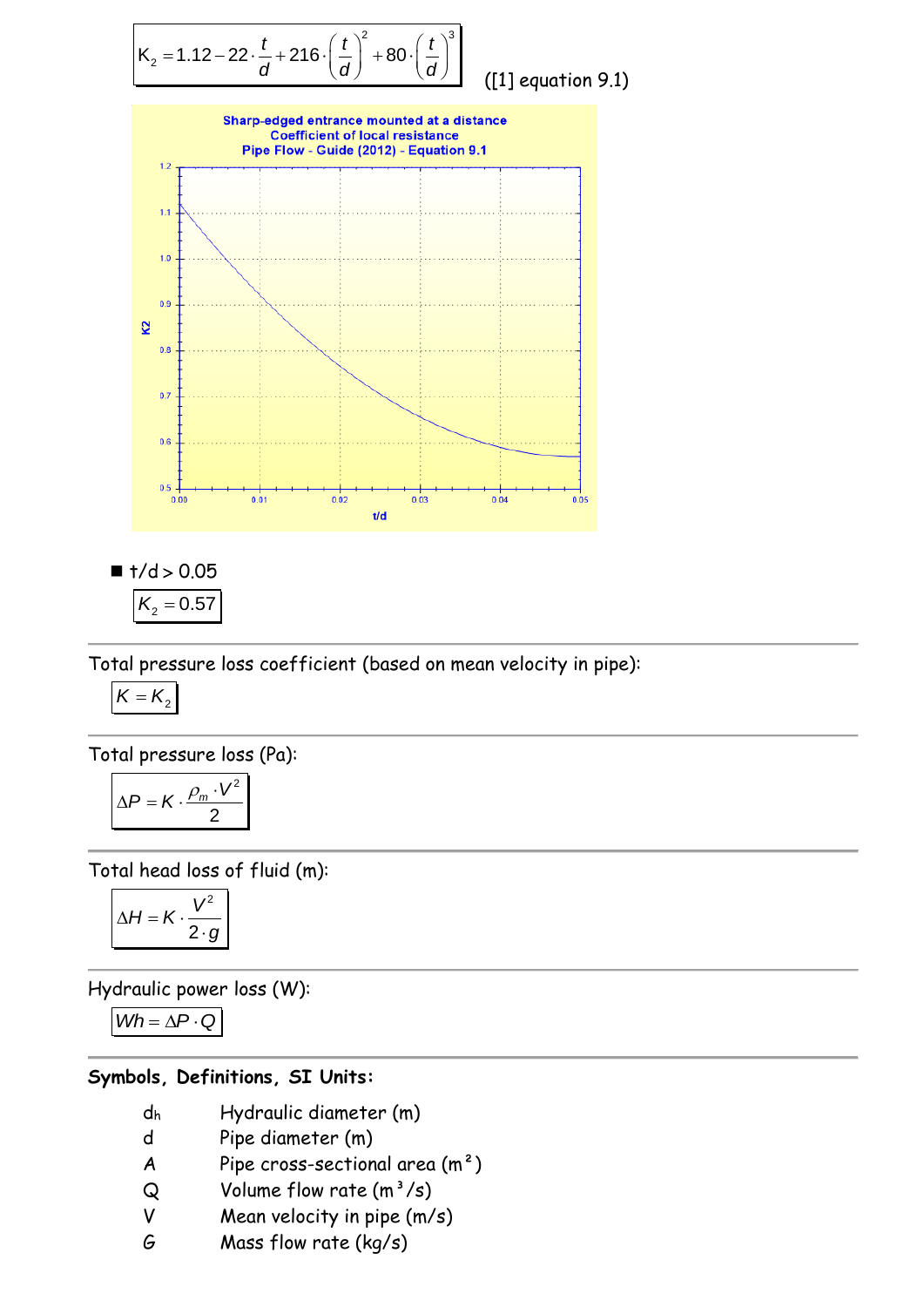| $N_{Re}$       | Reynolds number in pipe ()                                          |
|----------------|---------------------------------------------------------------------|
| $\ddagger$     | Pipe thickness (m)                                                  |
|                | Distance from the wall (m)                                          |
| K <sub>2</sub> | Local resistance coefficient ()                                     |
| K              | Total pressure loss coefficient (based on mean velocity in pipe) () |
| $\Delta P$     | Total pressure loss (Pa)                                            |
| $\Delta H$     | Total head loss of fluid (m)                                        |
| Wh             | Hydraulic power loss (W)                                            |
| $\rho_{\rm m}$ | Fluid density $(kq/m^3)$                                            |
| $\mathbf{v}$   | Fluid kinematic viscosity $(m^2/s)$                                 |
| q              | Gravitational acceleration $(m/s^2)$                                |

# **Validity range:**

- turbulent flow regime in pipe ( $N_{Re} \ge 10^4$ )
- relative distance (l/d) equal to or greater than 0.5



### **Example of application:**

### **References:**

[1] Pipe Flow: A Practical and Comprehensive Guide. Donald C. Rennels and Hobart M. Hudson. (2012)